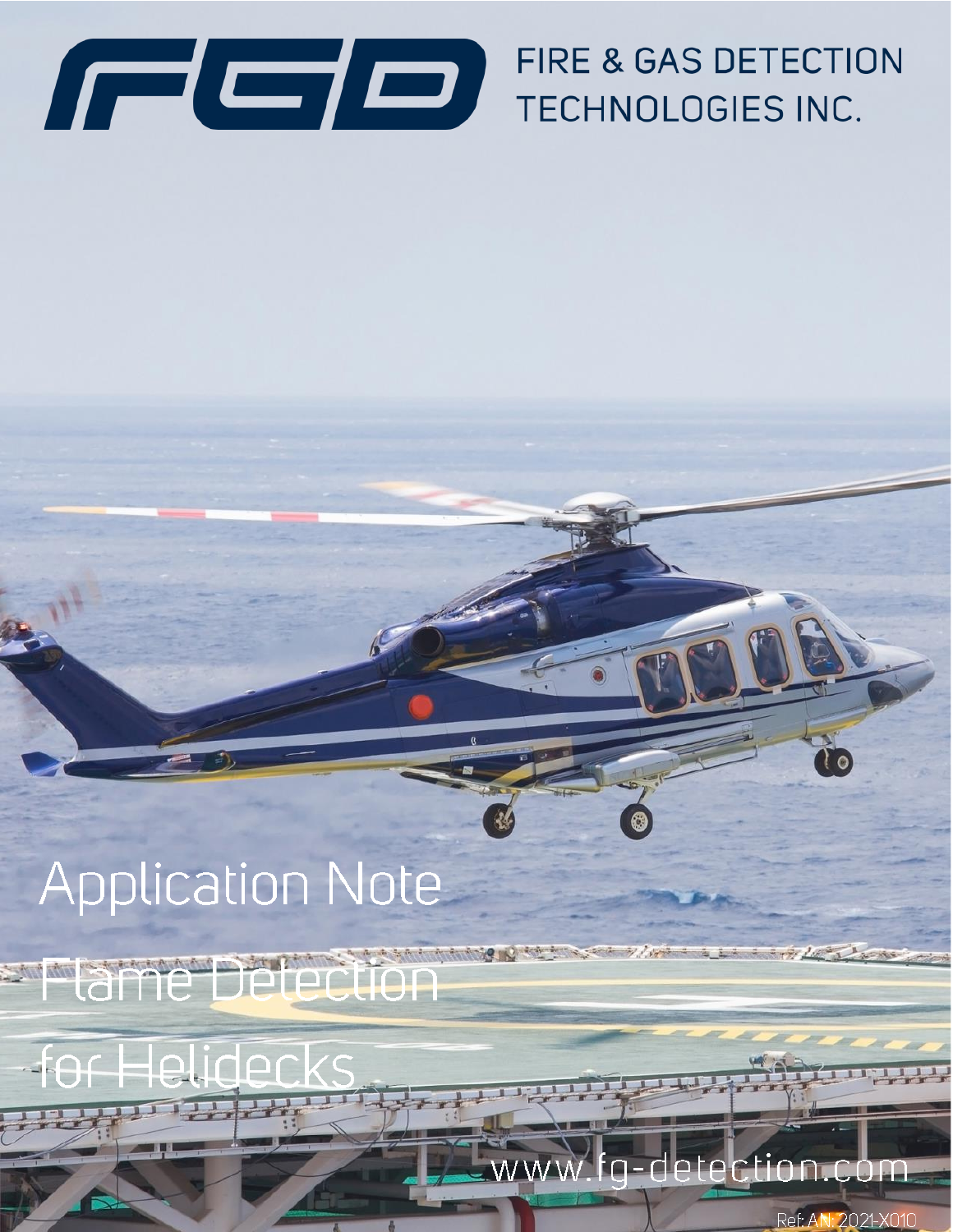

#### Introduction

The Civil Aviation Authority publication CAP 437 "standards for offshore helicopter landing areas" has become an accepted world-wide source of reference. The latest edition, 8.2 July 2021, maintains its position as one of the go-to documents for helicopter safety offshore.

The requirements set out in the publication relate to fixed and mobile installations, whether they are operating in the oil & gas or renewable energy sectors.

CAP 437 requires new build Normally Unattended Installations (NUIs) be fitted with deck integrated fire fighting systems (DIFFS) and existing NUI's be retro-fitted with an alternative automatically activated fire fighting system.

DIFFS on NUIs should be integrated with platform safety systems such that pop-up nozzles are activated automatically in the event of an impact of a helicopter on the helideck where a Post-Crash Fire (PCF) is a foreseeable outcome. The overall design of a DIFFS should incorporate a method of fire detection, typically optical flame detection, and be configured to avoid spurious trips. The system should also be capable of remote over-ride.

This application note discusses the latest advances Fire & Gas Detection Technologies have made for this application.

#### **Triple IR Flame Detectors**

Triple IR (IR3) optical flame detectors are arguably the most commonly used devices for hydrocarbon fires today.

A triple IR detector has three sensors, each sensitive to a different IR wavelength. The IR radiation emitted by a typical hydrocarbon fire is more intense at the wavelength accepted by one sensor, typically 4.5 microns, than the other two which monitor adjacent spectral bands (guard bands) for false alarms. "With other sources of radiation (e.g., heaters, lamps, sunlight) this is not the case, as. the intensity at 4.5 micron is no greater than the intensity of at least one of the guard bands. Electronic circuitry in the detector translates the information received into data that can be analysed for:

- Flame flicker analysis.
- Threshold energy signal comparison.
- Mathematical ratios and correlations between various signals.





FIRE & GAS DETECTION Fire & Gas Detection Technologies Inc. 4222 E. La Palma Ave. Anaheim, CA 92807 USA Tel: (+1) 714-671-8500 | support@fg-detection.com Specifications subject to change without notice.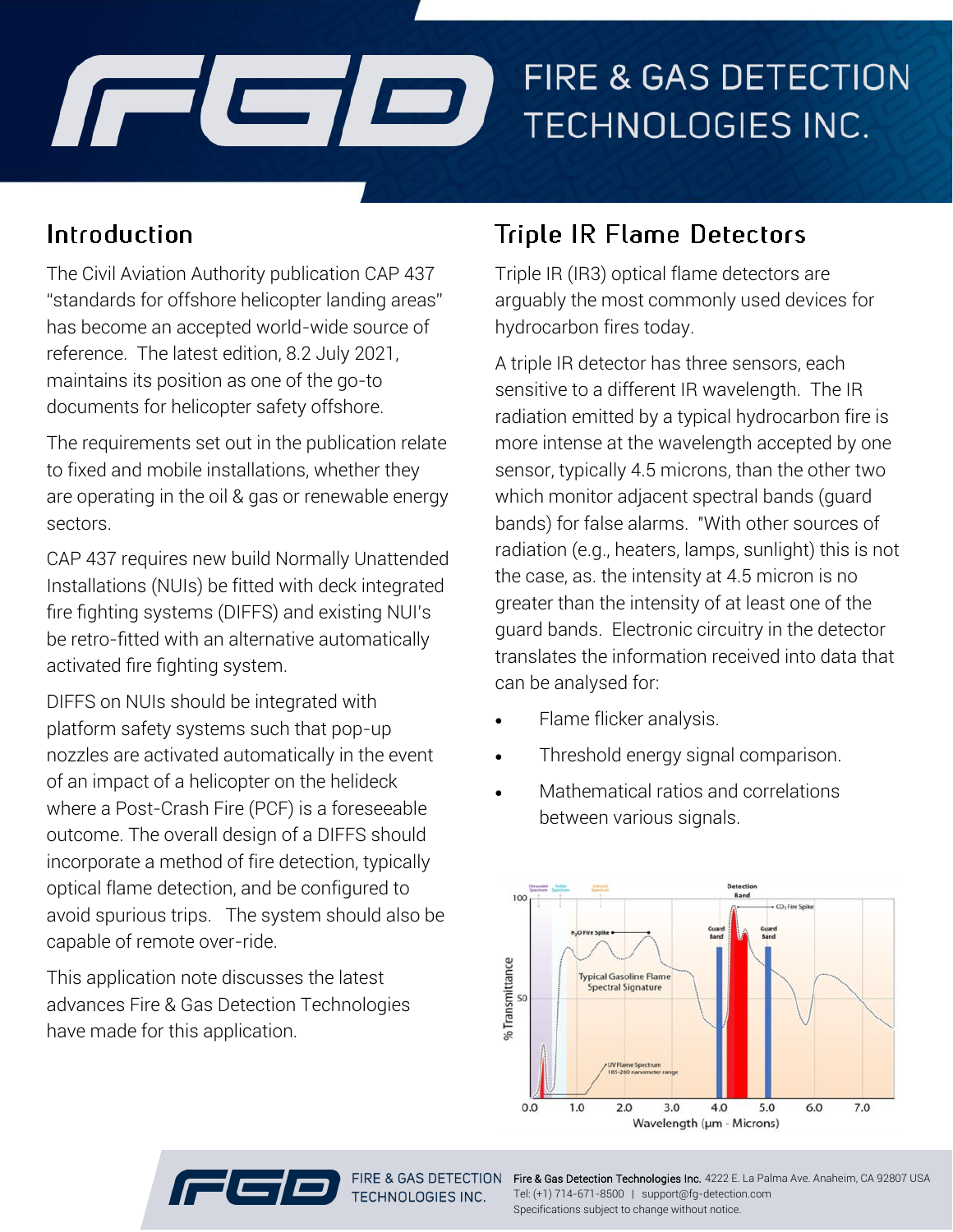# FIRE & GAS DETECTION  $\Box$ TECHNOLOGIES INC.

Triple IR detectors are virtually immune to false alarms and can have extremely long detection distances to some fire types. There are however wide performance variations from brand to brand as no two triple IR detectors are the same..

FGD has developed a special IR3 configuration for applications where the presence of exhaust (combustion) gases of engines and turbines is known to cause false alarms for competing devices.

This detector configuration is ideally suited to applications in compliance with CAP 437 as helicopter engine downdraft is a potential false alarm source.

False alarms offshore are a genuine concern for production and safety. Should a helicopter engine downdraft induce a false alarm on approach to a helipad the fire fighting system could activate automatically and create a safety concern for all onboard the aircraft.



FlameSpec IR3 hydrocarbon flame detector



The special FlameSpec IR3 and IR3-HD configurations have been independently tested and approved by Factory Mutual (FM). The table below shows the response data for the FLS-IR3-HD-ASX3 as approved by FM with the detector set to extreme sensitivity.

(The suffix 3 denotes the special configuration that minimises false alarms due to hot carbon dioxide).

| <b>Fuel</b>      | <b>Pan Size</b> | <b>Distance</b><br>ft $(m)$ | <b>Ave Response</b><br><b>Time (Seconds)</b> |
|------------------|-----------------|-----------------------------|----------------------------------------------|
| <b>N-Heptane</b> | $1 \times 1$ ft | 262 (80)                    | 4.2                                          |
| <b>Gasoline</b>  | $1 \times 1$ ft | 230 (70)                    | 3.2                                          |
| <b>Diesel</b>    | $1 \times 1$ ft | 164 (50)                    | 3.6                                          |
| JP5              | $1 \times 1$ ft | 164 (50)                    | 3.6                                          |
| JP5              | $2 \times 2$ ft | 262 (80)                    | 10.3                                         |
| <b>Kerosene</b>  | $1 \times 1$ ft | 164 (50)                    | 3.5                                          |
| Polypropylene    | $1 \times 1$ ft | 115 (35)                    | 3.3                                          |
| <b>IPA</b>       | $1 \times 1$ ft | 180 (55)                    | 2.5                                          |

What is more, the detector is FM tested to a wide range of modulated and unmodulated false alarm sources. The sources used are widely found in industrial applications, e.g. arc welding, electric arcs, sunlight, sunlight with rain droplets, heaters & lights.